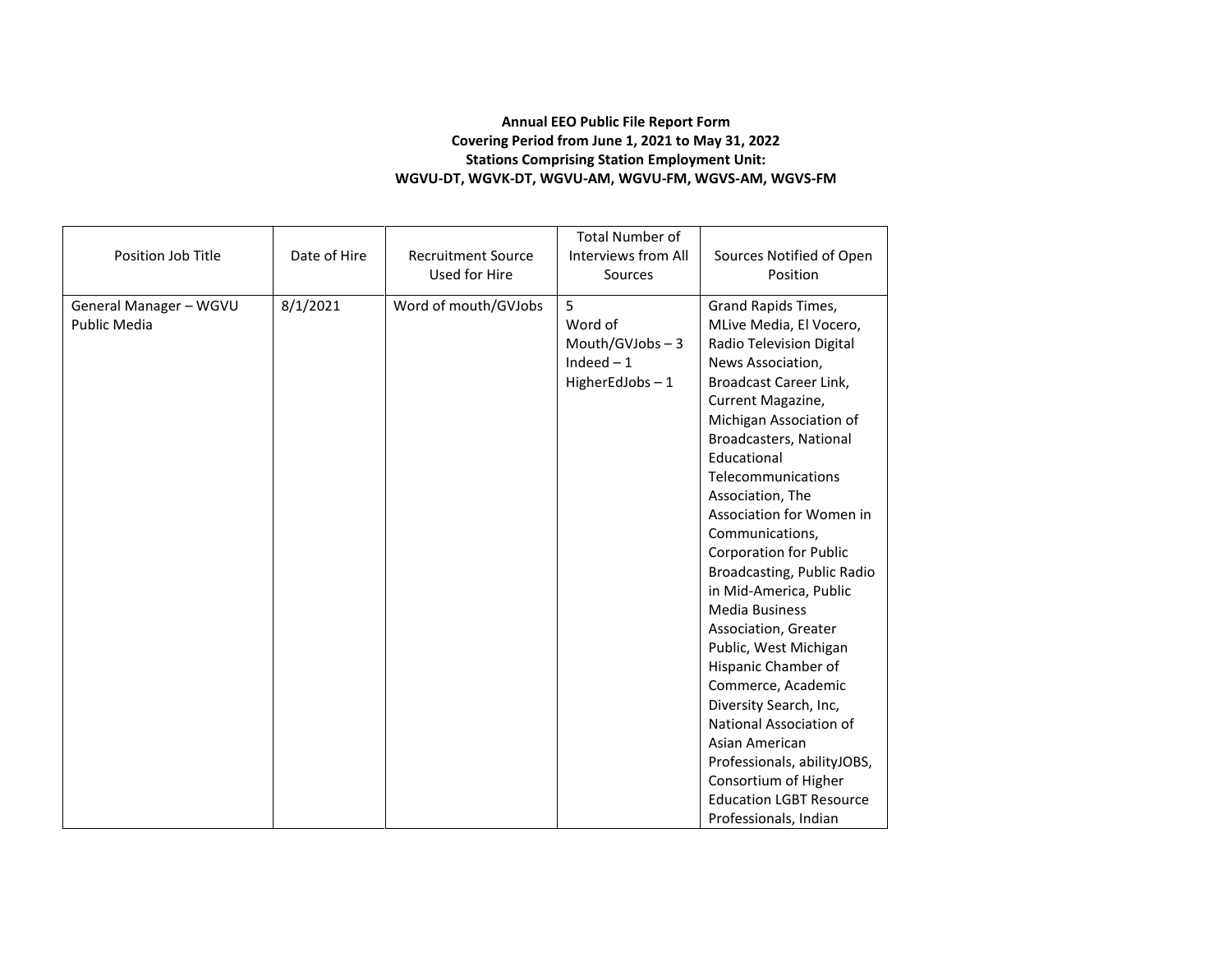|                                            |            |                  |                                                                           | Country Today, Indeed,<br>HigherEdJobs                                                                                                                                                                                 |
|--------------------------------------------|------------|------------------|---------------------------------------------------------------------------|------------------------------------------------------------------------------------------------------------------------------------------------------------------------------------------------------------------------|
| Marketing & Special Events<br>Coordinator  | 11/11/2021 | Gvsu.edu/jobs    | 5<br>$GVSU$ Jobs $-1$<br>Indeed $-2$<br>Word of mouth $-2$                | Indeed, WGVU,<br>GVSU.edu/jobs, El Vocero<br>Hispano, MLive, Grand<br>Rapids Times, LinkedIn,<br>Muskegon Tribune, NETA,<br><b>PBS Station Education</b><br>Group, Public Media<br>Women in Leadership                 |
| Video Producer/Director                    | 11/18/2021 | Current employee | 4<br>Indeed $-2$<br>$GR$ Press $-1$<br>GVSU Jobs - 1                      | GVSU website, WGVU<br>website, Veteran<br><b>Employment Services,</b><br>State of Michigan, U.S.<br>Dept of Veteran Affairs<br>(Vet Success)                                                                           |
| <b>Executive Assistant</b>                 | 3/21/2022  | Gvsu.edu/jobs    | 7<br>$GVSU.edu/Jobs-5$<br>Word of Mouth $-1$<br>Employee Referral<br>$-1$ | Gvsu.edu/jobs, WGVU,<br>Indeed                                                                                                                                                                                         |
| <b>Education Engagement</b><br>Coordinator | 7/12/2021  | Gvsu.edu/jobs    | 8<br>$Facebook - 1$<br>$GVSU$ Jobs $-2$<br>Indeed $-4$<br>LinkedIn - 1    | Indeed, WGVU, GVSU, El<br>Vocero Hispano, Grand<br>Rapids Times, Holland<br>Sentinel, NETA, PBS<br>Station Education Group,<br>Public Media Women in<br>Leadership, Facebook,<br>Twitter, WGVU Education<br>Newsletter |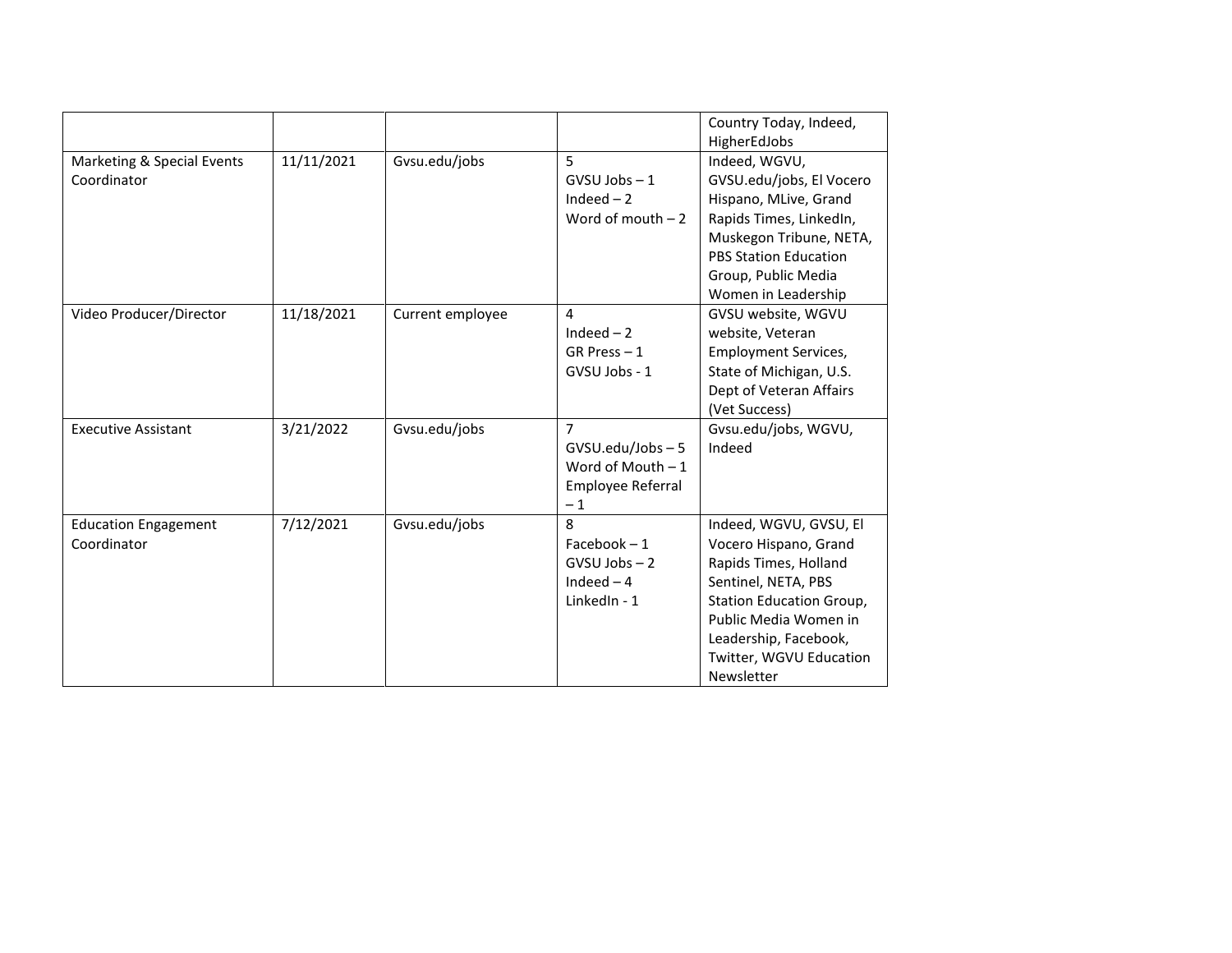|                  | Source                                            | Phone                 | Address                                                         | Contact           | Website                                                | Email                              | Total # of<br>interviewees |
|------------------|---------------------------------------------------|-----------------------|-----------------------------------------------------------------|-------------------|--------------------------------------------------------|------------------------------------|----------------------------|
| $\mathbf 1$      | Aboutjobs.com                                     |                       |                                                                 |                   | Aboutjobs.com                                          |                                    |                            |
| $\overline{2}$   | AbilityJOBS                                       |                       | PO Box 10878<br>2230 Fairview<br>Ave<br>Costa Mesa,<br>CA 92627 |                   | https://abilityjobs.com/job-search/                    |                                    |                            |
| $\overline{3}$   | <b>Academic Diversity</b><br>Search               | (646)<br>630-0388     | PO Box 11444<br>Portland, ME<br>04101                           |                   | https://www.academicdiversitysearch.com/job-<br>board/ | career@academicdiversitysearch.com |                            |
| $\overline{4}$   | Association of<br>Fundraising<br>Professionals    | 888-491-<br>8833      | 4300 Wilson<br>Blvd, Suite<br>300 Arlington,<br>VA 22203        |                   | afpnet.org                                             |                                    |                            |
| 5                | <b>Association for Women</b><br>in Communications | $(417) -$<br>886-8606 | 1717 E.<br>Republic Rd.<br>Suite A<br>Springfield,<br>MO 65804  |                   | https://awc.careerwebsite.com/                         | clientserv@yourmembership.com      |                            |
| $\boldsymbol{6}$ | <b>Broadcast Career Link</b>                      | (202)<br>429-5498     | 1 M Street SE<br>Washington,<br>DC 20003                        |                   | https://www.broadcastcareerlink.com/                   |                                    |                            |
| $\overline{7}$   | Candidatepoint.com                                |                       |                                                                 |                   | Candidatepoint.com                                     |                                    |                            |
| 8                | Careeralerts.com                                  |                       |                                                                 |                   | Careeralerts.com                                       |                                    |                            |
| $\boldsymbol{9}$ | Careerbliss.com                                   |                       |                                                                 |                   | Careerbliss.com                                        |                                    |                            |
| 10               | Careerjet.com                                     |                       |                                                                 |                   | Careerjet.com                                          |                                    |                            |
| 11               | Central Michigan<br>University                    | (989)<br>774-4000     | 1200 S.<br>Franklin St.<br>Mount<br>Pleasant, MI<br>48859       | Diane<br>Prenkert |                                                        | careers@cmich.edu                  |                            |
| 12               | Clickjobfinder.com                                |                       |                                                                 |                   |                                                        |                                    |                            |
| 13               | Clickjobsearch.com                                |                       |                                                                 |                   |                                                        |                                    |                            |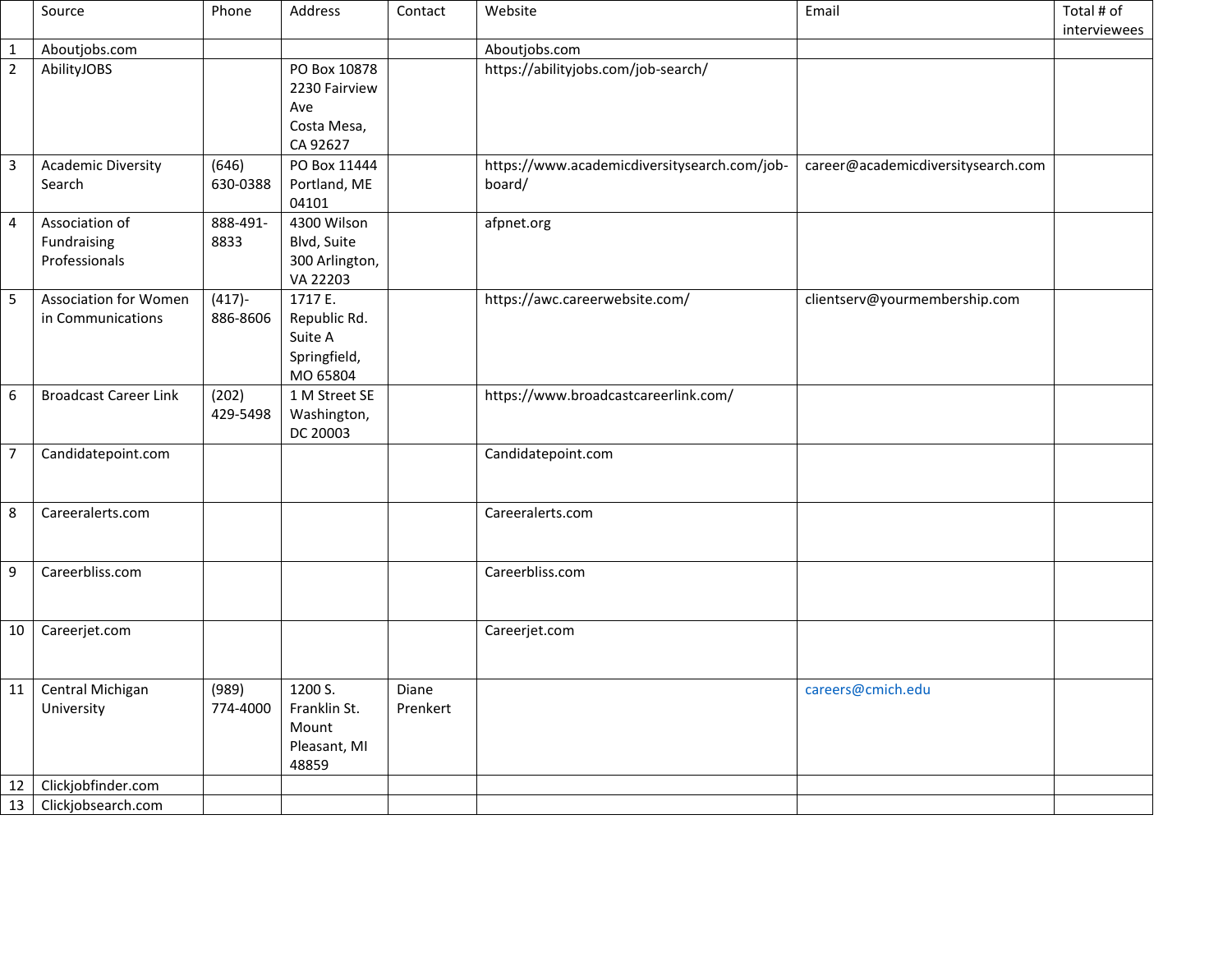| 14 | Consortium of Higher<br><b>Education LGBT</b><br><b>Resource Professionals</b> |          | 280 Madison<br>Ave Ste 912<br>New York, NY |          | https://lgbtcampus.mcjobboard.net/jobs | ooc@lgbtcampus.org         |    |
|----|--------------------------------------------------------------------------------|----------|--------------------------------------------|----------|----------------------------------------|----------------------------|----|
|    |                                                                                |          | 10016-0801                                 |          |                                        |                            |    |
| 15 | Corporation for Public                                                         | (202)    | 401 North                                  |          | www.cpb.org/jobline                    |                            |    |
|    | <b>Broadcasting</b>                                                            | 879-9600 | Street, NW,                                |          |                                        |                            |    |
|    |                                                                                |          | Washington                                 |          |                                        |                            |    |
|    |                                                                                |          | DC 2004                                    |          |                                        |                            |    |
| 16 | Current                                                                        | 202-463- | 1612 K Street                              |          | www.jobs.current.org                   | classified@current.org     |    |
|    |                                                                                | 7005     | N.W.,                                      |          |                                        |                            |    |
|    |                                                                                |          | Ste 704                                    |          |                                        |                            |    |
|    |                                                                                |          | Washington<br>DC 20006                     |          |                                        |                            |    |
| 17 | Drivernation.com                                                               |          |                                            |          | Drivernation.com                       |                            |    |
| 18 | El Vocero Hispano                                                              | (616)    | 2818                                       | Marisol  |                                        | advertising@elvocerous.com |    |
|    |                                                                                | 246-6023 | Vineland Ave                               | Orellano |                                        |                            |    |
|    |                                                                                |          | <b>SE</b>                                  |          |                                        |                            |    |
|    |                                                                                |          | <b>Grand Rapids</b>                        |          |                                        |                            |    |
|    |                                                                                |          | MI 49508                                   |          |                                        |                            |    |
| 19 | Employmentalert.com                                                            |          |                                            |          |                                        |                            |    |
| 20 | Geebo.com                                                                      |          |                                            |          | Geebo.com                              |                            |    |
| 21 | Getitnetwork                                                                   |          |                                            |          |                                        |                            |    |
| 22 | Glassdoor.com                                                                  |          |                                            |          | Glassdoor.com                          |                            |    |
| 23 | <b>Grand Rapids Press</b>                                                      | (800)    | 169 Monroe                                 | Martin   | www.mlive.com/jobs                     | mwingate@advancelocal.com  | 1  |
|    | MLive Media Group                                                              | 878-1400 | Ave. NW,<br>Suite 100                      | Wingate  |                                        |                            |    |
|    |                                                                                |          | Grand Rapids,                              |          |                                        |                            |    |
|    |                                                                                |          | MI 49503                                   |          |                                        |                            |    |
| 24 | The Grand Rapids Times                                                         | (616)    | 2016 Eastern                               | Patricia |                                        | staff@grtimes.com          |    |
|    |                                                                                | 245-8737 | <b>SE</b>                                  | Pulliam  |                                        |                            |    |
|    |                                                                                |          | Grand Rapids,                              |          |                                        |                            |    |
|    |                                                                                |          | MI 49507                                   |          |                                        |                            |    |
| 25 | <b>Grand Valley State</b>                                                      | (616)    | 1 Campus                                   | Megan    | http://jobs.gvsu.edu                   | bravome@gvsu.edu           | 12 |
|    | University                                                                     | 331-5000 | <b>Drive</b>                               | Bravo    |                                        |                            |    |
|    |                                                                                |          | Allendale, MI                              |          |                                        |                            |    |
|    |                                                                                |          |                                            |          |                                        |                            |    |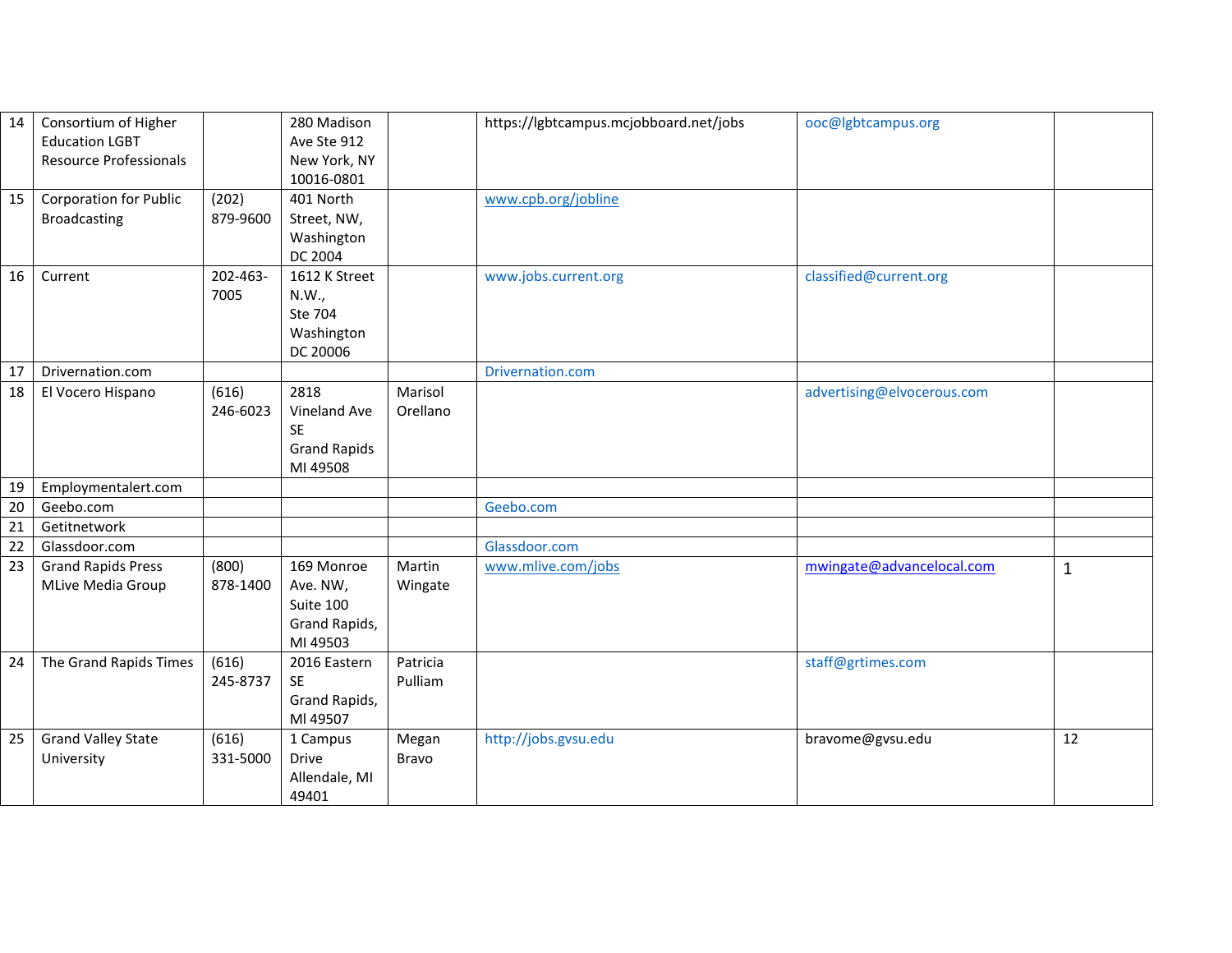| 26              | <b>Greater Public</b>       | 800-454-<br>2314  | 401 North 3rd<br>Street |         | www.greaterpublic.org/jobs/     |                                 |              |
|-----------------|-----------------------------|-------------------|-------------------------|---------|---------------------------------|---------------------------------|--------------|
|                 |                             |                   | Suite 601               |         |                                 |                                 |              |
|                 |                             |                   | Minneapolis,            |         |                                 |                                 |              |
|                 |                             |                   | MN 55401                |         |                                 |                                 |              |
| 27              | Higher Ed Jobs              |                   |                         |         | Higheredjobs.com                |                                 | $\mathbf{1}$ |
| 28              | Hispanic Center of          | (616)             | 1204                    | Marisol |                                 | jmacgown@hispanic-center.org    |              |
|                 | Western Michigan            | 742-0200          | Grandville              | Garcia  |                                 |                                 |              |
|                 |                             |                   | Ave. SW                 |         |                                 |                                 |              |
|                 |                             |                   | Grand Rapids,           |         |                                 |                                 |              |
|                 |                             |                   | MI 49503                |         |                                 |                                 |              |
| 29              | <b>Holland Sentinel</b>     | $(616)-$          | PO Box                  |         |                                 |                                 |              |
|                 |                             | 546-4200          | 631206                  |         |                                 |                                 |              |
|                 |                             |                   | Cincinnati,             |         |                                 |                                 |              |
|                 |                             |                   | OH 45263-               |         |                                 |                                 |              |
|                 |                             |                   | 1206                    |         |                                 |                                 |              |
| 30              | Indeed.com                  |                   |                         |         | www.indeed.com                  |                                 | 9            |
| 31              | <b>Indian Country Today</b> |                   | 555 N Central           | Heather | https://indiancountrytoday.com/ | hdonovan@indiancountrytoday.com |              |
|                 |                             |                   | Ave Suite 500           | Donovan |                                 |                                 |              |
|                 |                             |                   | Phoenix, AZ             |         |                                 |                                 |              |
|                 |                             |                   | 85004                   |         |                                 |                                 |              |
| 32 <sup>2</sup> | Job.com                     |                   |                         |         |                                 |                                 |              |
| 33              | JobAdX Display              |                   |                         |         |                                 |                                 |              |
|                 | Network                     |                   |                         |         |                                 |                                 |              |
| 34              | Jobdiagnosis.com            |                   |                         |         | Jobdiagnosis.com                |                                 |              |
| 35              | JobG8 Network               |                   |                         |         | Jobg8.com                       |                                 |              |
| 36              | Joblift.com                 |                   |                         |         | Joblift.com                     |                                 |              |
| 37              | Jobs2careers.com            |                   |                         |         | Jobs2careers.com                |                                 |              |
| 38              | Jobseeq.com                 |                   |                         |         | Jobseeq.com                     |                                 |              |
| 39              | Jobungo.com                 |                   |                         |         | Jobungo.com                     |                                 |              |
| 40              | JournalismJobs.com          | (510)<br>508-7386 |                         |         | www.JournalismJobs.com          |                                 |              |
| 41              | Juju.com                    |                   |                         |         | Juju.com                        |                                 |              |
| 42              | Lensa.com                   |                   |                         |         | Lensa.com                       |                                 |              |
| 43              | LinkedIn                    | 844-587-          | LinkedIn                |         | www.linkedin.com                |                                 | 1            |
|                 |                             | 5732              | Corporation             |         |                                 |                                 |              |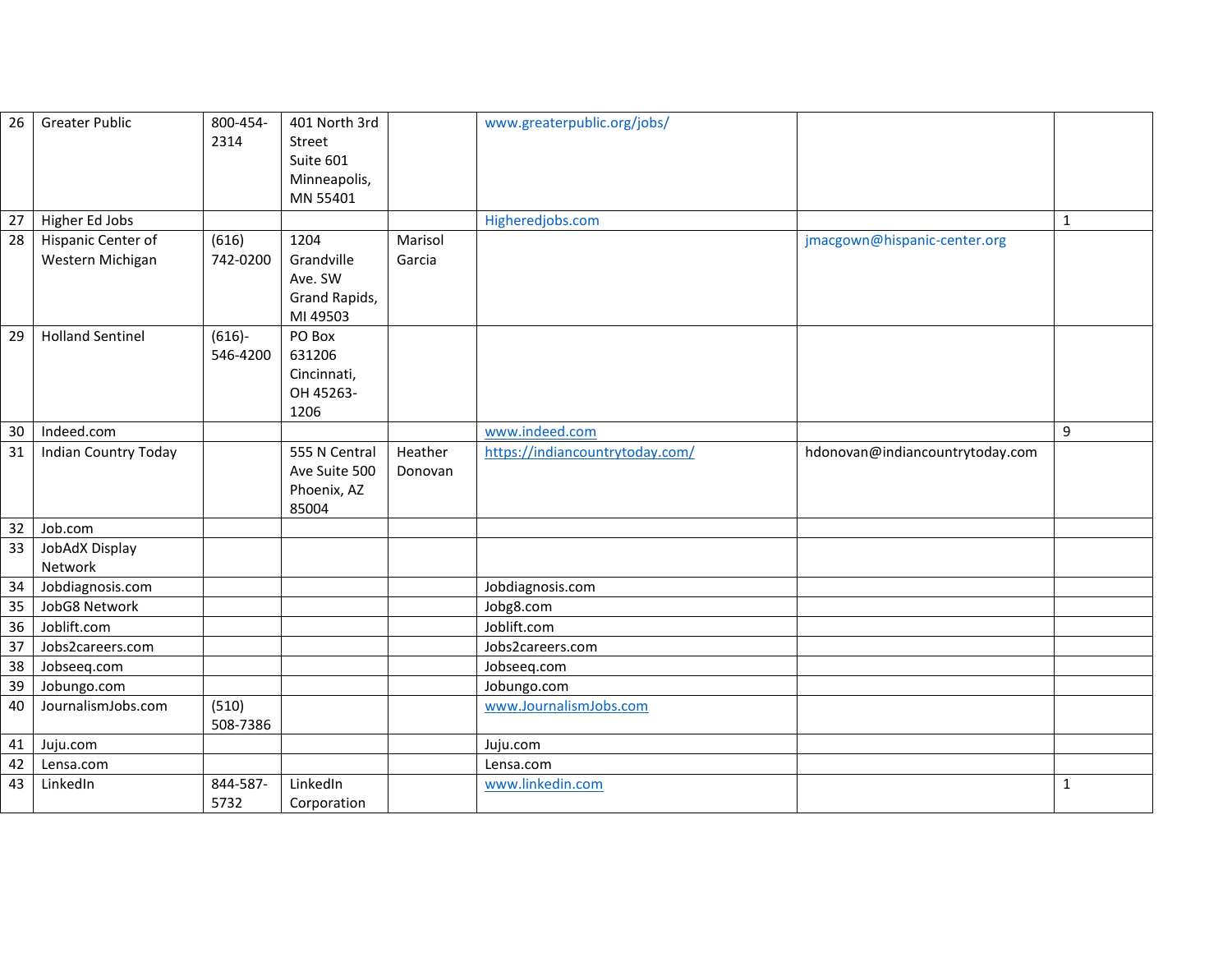|    |                              |                   | 1000 W.<br>Maude           |                    |                                            |                                   |  |
|----|------------------------------|-------------------|----------------------------|--------------------|--------------------------------------------|-----------------------------------|--|
|    |                              |                   | Avenue                     |                    |                                            |                                   |  |
|    |                              |                   | Sunnyvale, CA              |                    |                                            |                                   |  |
|    |                              |                   | 94085                      |                    |                                            |                                   |  |
| 44 | Michigan Association of      | 517-484-          | 820 N. Capitol             | Dan Kelly          | michmab.com/Careers/JobBank                | dkelley@michmab.com               |  |
|    | <b>Broadcasters</b>          | 7444              | Ave., Lansing,             |                    |                                            |                                   |  |
|    |                              |                   | MI 48906-                  |                    |                                            |                                   |  |
|    |                              |                   | 5114                       |                    |                                            |                                   |  |
| 45 | Michigan Disability          | (517)             | 3498 E. Lake               |                    |                                            |                                   |  |
|    | <b>Rights Coalition</b>      | 333-2477          | Lansing Rd.                |                    |                                            |                                   |  |
|    |                              |                   | Ste 100                    |                    |                                            |                                   |  |
|    |                              |                   | East Lansing,              |                    |                                            |                                   |  |
|    |                              |                   | MI 48823                   |                    |                                            |                                   |  |
| 46 | Michigan State<br>University | (517)<br>353-4432 | 220<br>Trowbridge          | Megan<br>MacGregor |                                            | inclusion@msu.edu                 |  |
|    |                              |                   | Rd.                        |                    |                                            |                                   |  |
|    |                              |                   | East Lansing,              |                    |                                            |                                   |  |
|    |                              |                   | MI 48824                   |                    |                                            |                                   |  |
| 47 | Muskegon Tribune             |                   |                            |                    | http://muskegontribune.com/category/jobs/  | muskegontribune@gmail.com         |  |
| 48 | Myjobhelper.com              |                   |                            |                    | Myjobhelper.com                            |                                   |  |
| 49 | National Association of      | (919)             | 4850                       |                    | https://jobs.naaap.org/                    | clientserv@yourmembership.com     |  |
|    | Asian American               | 625-1207          | Sugarloaf                  |                    |                                            |                                   |  |
|    | Professionals                |                   | Parkway Suite              |                    |                                            |                                   |  |
|    |                              |                   | 209-289                    |                    |                                            |                                   |  |
|    |                              |                   | Lawrenceville,<br>GA 30044 |                    |                                            |                                   |  |
| 50 | <b>National Educational</b>  | $(803) -$         | PO Box 50008               |                    | https://www.netaonline.org/careers-public- | netacommunications@netaonline.org |  |
|    | Telecommunications           | 799-5517          | Columbia, SC               |                    | media                                      |                                   |  |
|    | <b>Association (NETA)</b>    |                   | 29250                      |                    |                                            |                                   |  |
| 51 | Nexxt.com                    |                   |                            |                    | Nexxt.com                                  |                                   |  |
| 52 | Oakland University           | (248)             | 431 Wilson                 | Emily              |                                            | careers@oakland.edu               |  |
|    |                              | 370-3480          | Hall                       | <b>Block</b>       |                                            |                                   |  |
|    |                              |                   | Rochester, MI              |                    |                                            |                                   |  |
|    |                              |                   | 48309                      |                    |                                            |                                   |  |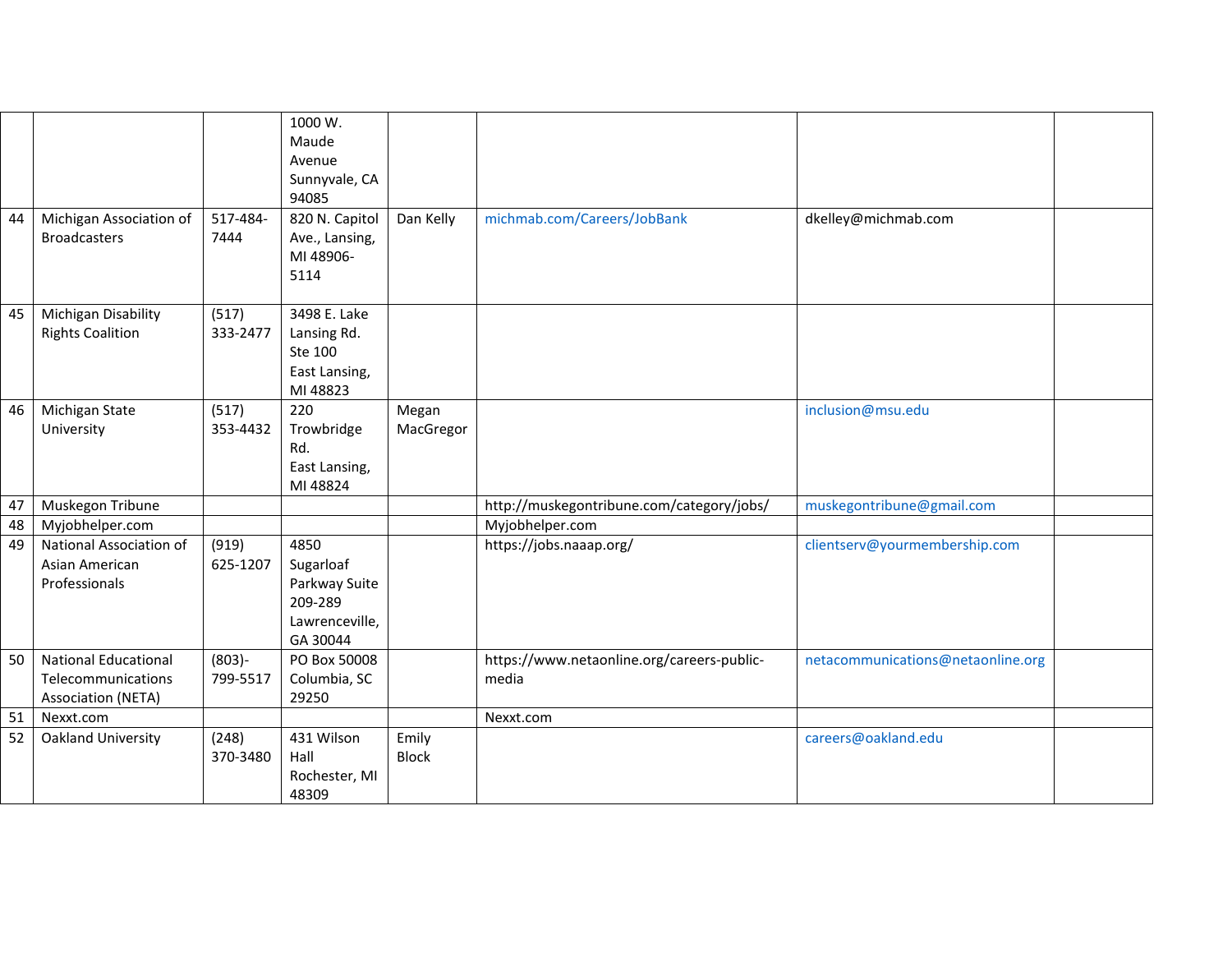| 53 | <b>PBS Station Education</b><br>Group               |                       |                                                                           |             | Facebook Group                                              |                     |  |
|----|-----------------------------------------------------|-----------------------|---------------------------------------------------------------------------|-------------|-------------------------------------------------------------|---------------------|--|
| 54 | The Poynter Institute                               | (727)<br>821-9494     | 801 Third St.<br>South<br>St.<br>Petersburg,<br>FL 33701                  |             | https://jobs.mediajobboard.com/                             |                     |  |
| 55 | <b>Public Media Business</b><br>Association         | (240)<br>844-3600     | 1300 Piccard<br>Dr, Suite LL 14<br>Rockville, MD<br>20850                 | Sara Wood   | https://www.pmbaonline.org/industry-jobs                    | info@pmbaonline.org |  |
| 56 | Public Media Leaders of<br>Color                    |                       |                                                                           |             | Facebook Group                                              |                     |  |
| 57 | Public Media Women in<br>Leadership                 |                       |                                                                           |             | Facebook Group                                              |                     |  |
| 58 | Public Radio in Mid<br>America                      | $(504) -$<br>280-7003 |                                                                           |             | http://wordpress.prima.org/?page_id=58                      | skinner@ku.edu      |  |
| 59 | Radio Television Digital<br><b>News Association</b> | (202)<br>662-7257     | 529 14th St<br><b>NW Suite</b><br>1240<br>Washington<br>DC 20045-<br>2520 |             | https://rtdna.site-<br>ym.com/networking/opening search.asp |                     |  |
| 60 | Recommendedjobs.com                                 |                       |                                                                           |             | Recommendedjobs.com                                         |                     |  |
| 61 | Society of Broadcast<br>Engineers                   | (317)<br>846-<br>9000 | 9102<br>Meridian St<br>Suite 150<br>Indianapolis,<br>IN 46260             | Scott Jones | https://sbe.org/resources/jobs/                             | kjones@sbe.org      |  |
| 62 | Startwire.com                                       |                       |                                                                           |             | Startwire.com                                               |                     |  |
| 63 | Talent.com                                          |                       |                                                                           |             | Talent.com                                                  |                     |  |
| 64 | topUSAjobs.com                                      |                       |                                                                           |             | Topusajobs.com                                              |                     |  |
| 65 | University of Michigan<br>- Ann Arbor               | (734)<br>764-1817     | 500 S. State<br>Street<br>Ann Arbor, MI<br>48109                          |             | careers.mich.edu                                            |                     |  |
| 66 | Upward.net                                          |                       |                                                                           |             | Upward.net                                                  |                     |  |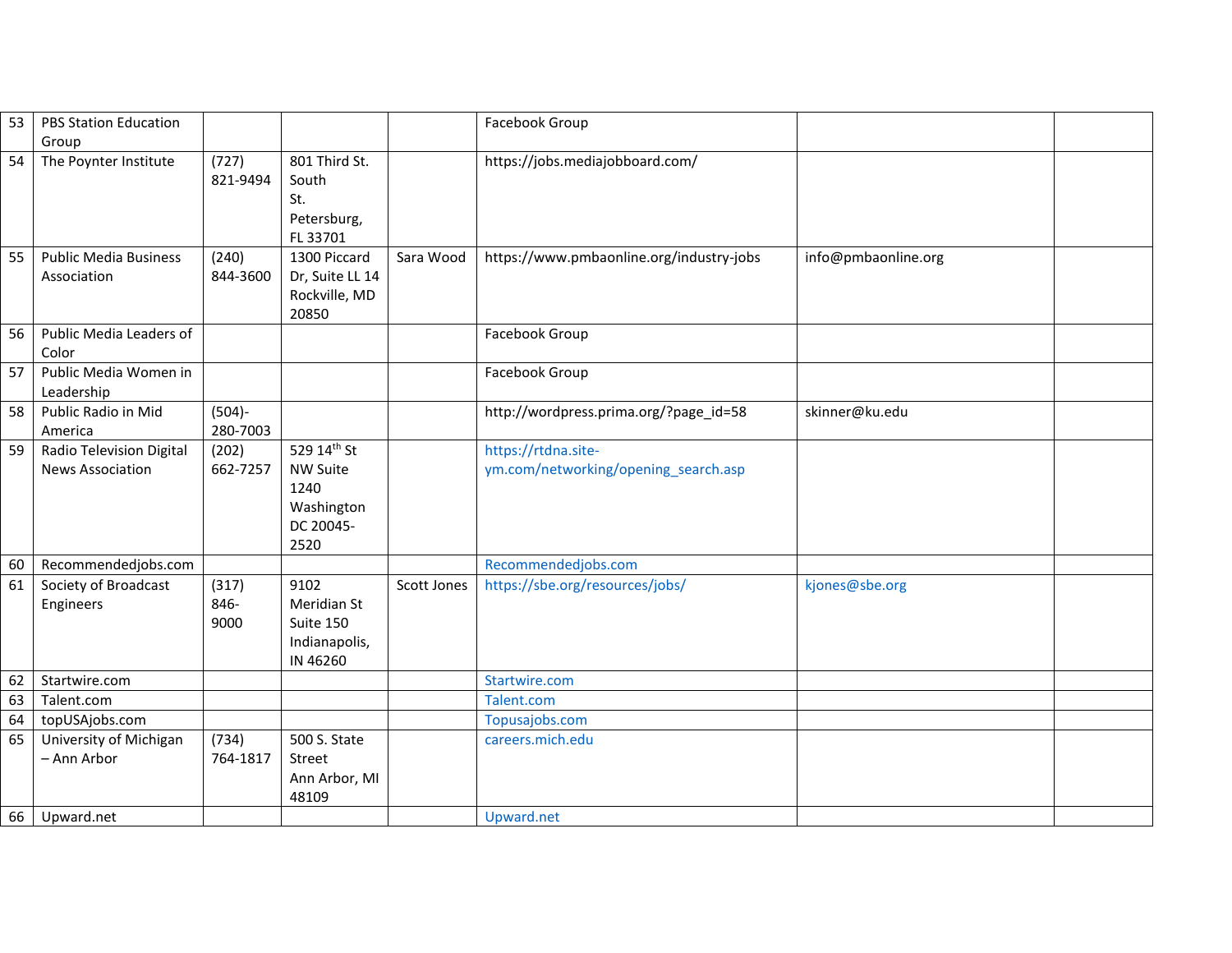| 67 | U.S. Department of         | (517)        | Vocational     | Michael   |                                          | Michael.poyma@va.gov   |              |
|----|----------------------------|--------------|----------------|-----------|------------------------------------------|------------------------|--------------|
|    | Veterans Affairs (Vet      | 203-0947     | Rehabilitation | Poyma     |                                          |                        |              |
|    | Success)                   |              | &              |           |                                          |                        |              |
|    |                            |              | Employment     |           |                                          |                        |              |
|    |                            |              | 3001 Coolidge  |           |                                          |                        |              |
|    |                            |              | Rd., Suite 401 |           |                                          |                        |              |
|    |                            |              | East Lansing,  |           |                                          |                        |              |
|    |                            |              | MI 48823       |           |                                          |                        |              |
| 68 | Urban League of West       | (616)        | 745 Eastern    |           |                                          | info@grurbanleague.org |              |
|    | Michigan                   | 245-2207     | Ave. SE        |           |                                          |                        |              |
|    |                            |              | Grand Rapids,  |           |                                          |                        |              |
|    |                            |              | MI 49503       |           |                                          |                        |              |
| 69 | Veteran Employment         | (517)        | Victor Office  | Chris     |                                          | porterc2@michigan.gov  |              |
|    | Services, State of MI      | 241-8315     | Center         | Porter    |                                          |                        |              |
|    | Workforce                  |              | 201 N.         |           |                                          |                        |              |
|    | Development Agency         |              | Washington     |           |                                          |                        |              |
|    |                            |              | Square         |           |                                          |                        |              |
|    |                            |              | Lansing, MI    |           |                                          |                        |              |
|    |                            |              | 48913          |           |                                          |                        |              |
| 70 | West Michigan Hispanic     | 616-452-     | 2007 Division  |           | https://westmihcc.org/                   | info@westmihcc.org     |              |
|    | <b>Chamber of Commerce</b> | 3960         | Ave S          |           |                                          |                        |              |
|    |                            |              | Grand Rapids,  |           |                                          |                        |              |
|    |                            |              | MI 49507       |           |                                          |                        |              |
| 71 | WGVU Public Media          | $(616)331 -$ | 301 Fulton St. | Vance Orr | https://www.wgvu.org/about/jobs/         |                        |              |
|    |                            | 6666         | W.             |           |                                          |                        |              |
|    |                            |              | Grand Rapids,  |           |                                          |                        |              |
|    |                            |              | MI. 49504      |           |                                          |                        |              |
| 72 | WGVU Public Media          | $(616)331 -$ | 301 Fulton St. | Vance Orr | https://www.facebook.com/WGVUPublicMedia |                        | $\mathbf{1}$ |
|    | Facebook                   | 6666         | W.             |           |                                          |                        |              |
|    |                            |              | Grand Rapids,  |           |                                          |                        |              |
|    |                            |              | MI. 49504      |           |                                          |                        |              |
| 73 | WGVU Public Media          | $(616)331 -$ | 301 Fulton St. | Vance Orr | https://twitter.com/WGVUPublicMedia      |                        |              |
|    | Twitter                    | 6666         | W.             |           |                                          |                        |              |
|    |                            |              | Grand Rapids,  |           |                                          |                        |              |
|    |                            |              | MI. 49504      |           |                                          |                        |              |
| 74 | WGVU Public Media          | $(616)331 -$ | 301 Fulton St. | Vance Orr | https://www.linkedin.com/company/wgvu/   |                        |              |
|    | LinkedIn                   | 6666         | W.             |           |                                          |                        |              |